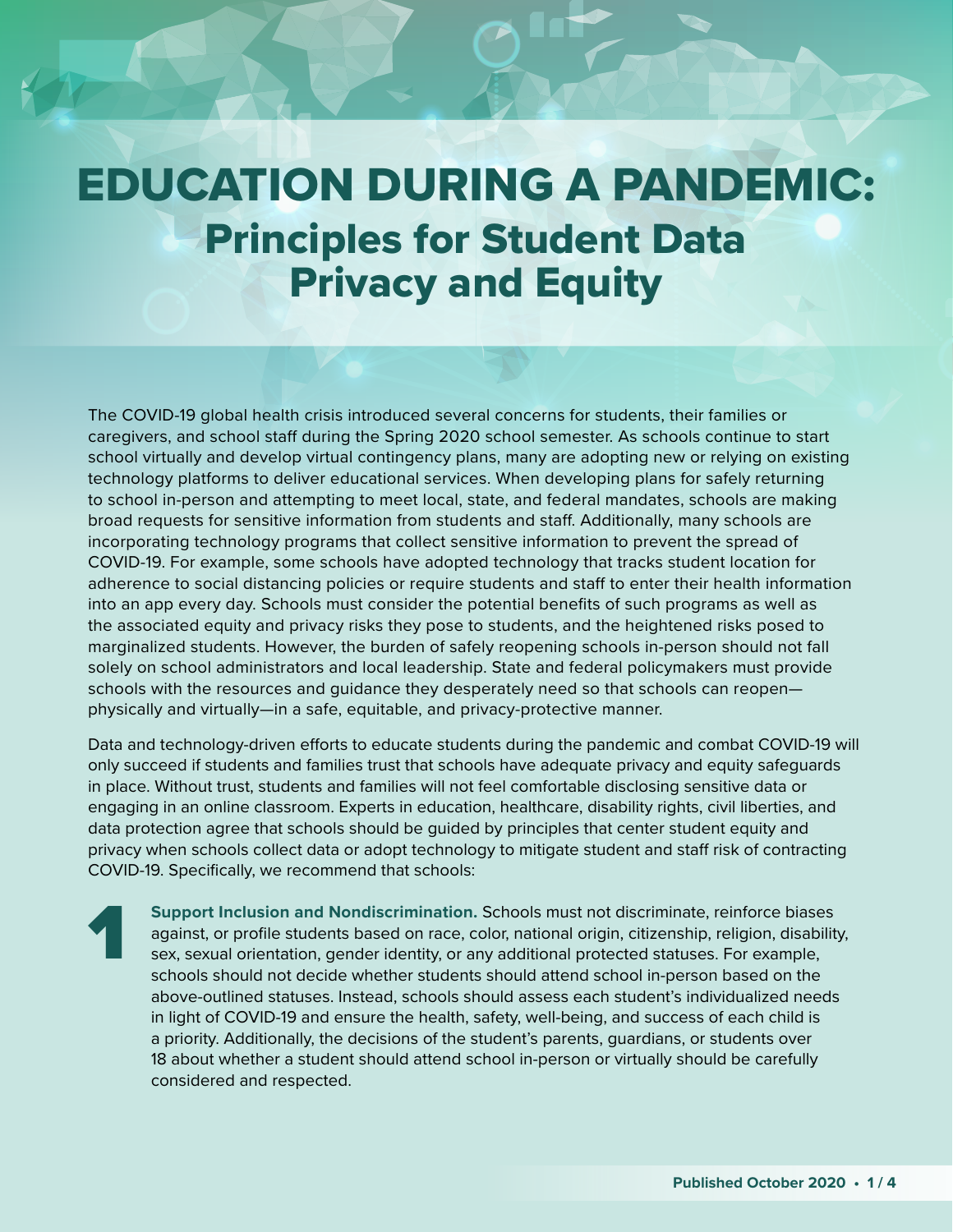**Address Trauma.** Many students have experienced heightened trauma due to the conditions created by COVID-19 and may face some difficulty reacclimating to the school environment and learning. Students should be provided with trauma support and should not be penalized based on the assumption that they will engage in disruptive behavior (for example, by separating students from their peers or placing students in alternative or virtual learning environments). If a student requires support, such as accommodations for trauma-related behaviors, students should be provided with the necessary resources to ensure placement in the least restrictive environment and most integrated setting appropriate, in accordance with the Individuals with Disabilities Education Act, Section 504 of the Rehabilitation Act, the Americans with Disabilities Act, and other applicable statutes and regulations. Placing a student in a more restrictive setting due to trauma-related behavior not only raises concerns about violations of these laws but also amounts to penalizing the student for experiencing trauma, and may further aggravate that trauma.

3

4

**Ensure Technology and Subsequent Data Use is Evidence-Based.** Any technology adapted or adopted to assist with online learning or help mitigate the spread of COVID-19, such as education technology applications, video-conferencing tools, contact tracing applications, thermal imaging, temperature scanning, or health wearable technology should be evidencebased, evaluated for efficacy and in alignment with all applicable laws. Technologies that collect particularly sensitive data like health information or biometric data should only be deployed in consultation with experts and community stakeholders, including students, families, educators, disability rights organizations, legal counsel, and experts in privacy and equity. Schools should work to ensure that their educators and staff are using only school- or districtapproved technologies in their classes

**Only Collect Necessary Health Data.** Any COVID-19 related requests for or collection of the health information of students, their families, or school staff must be narrowly tailored to the information necessary to determine whether an individual has or does not have COVID-19 or whether a requested reasonable accommodation or modification related to COVID-19 is necessary. The data must be collected, used, shared, and retained to the minimum extent required by law, to address the COVID-19 pandemic. If information relating to a student's mental health is collected—whether through surveys or monitoring students through school accounts, devices, or online activity—schools should work with students and their families and ensure that: (1) requests for this information are narrowly tailored to the information necessary for identifying available student support services; (2) information is available only to personnel who directly administer or deliver such support services; and (3) the information is used to craft an individualized plan for appropriate mental health services where necessary. There should be follow up to ensure necessary student services have been provided by the school district and are being accessed by the student (should the student and their family choose to engage with these services).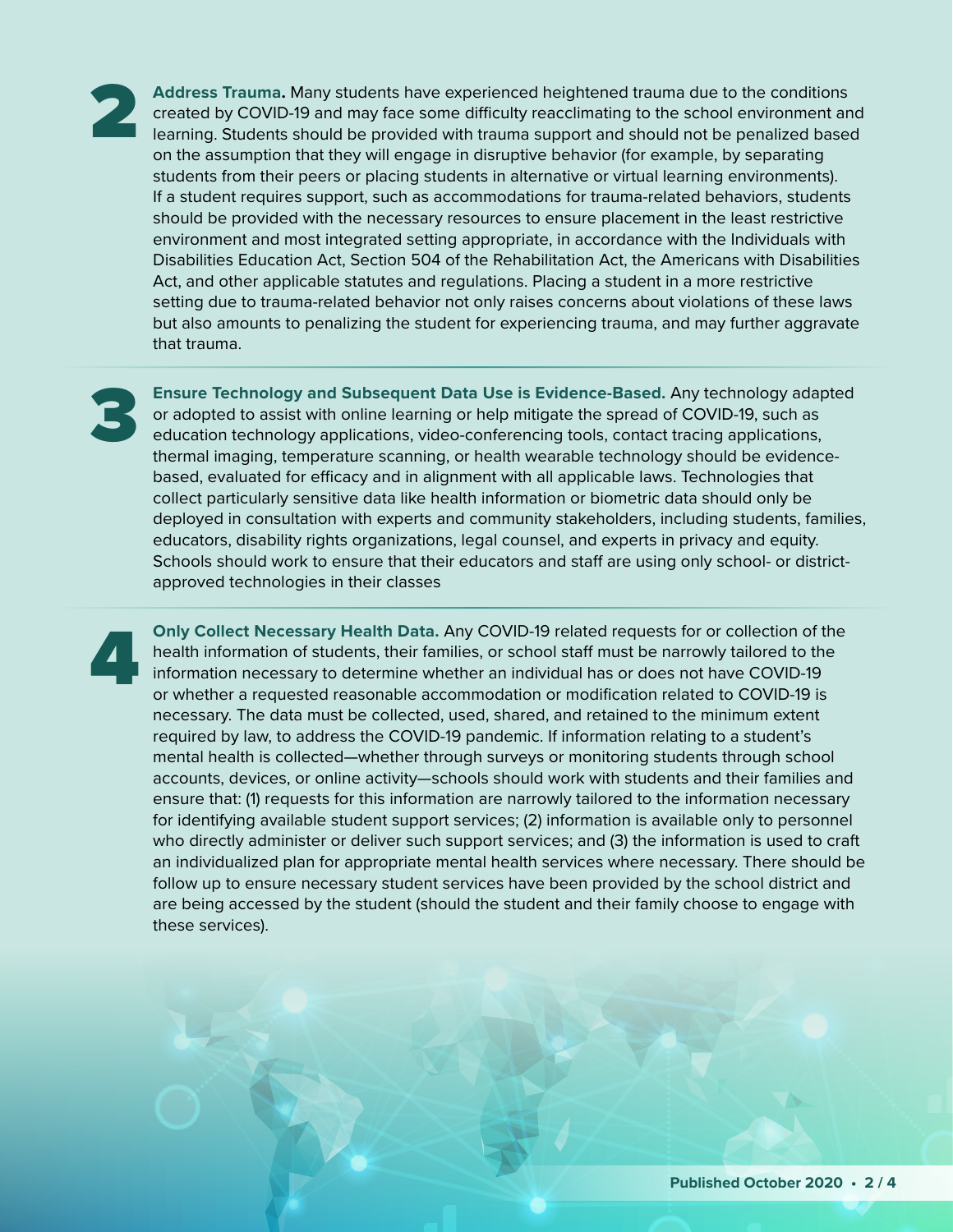

**Contextualize Health Symptoms.** If schools adopt measures for screening students and school staff for COVID-19 symptoms, they should consider that many other illnesses or disabilities that do not put others at risk may cause high temperatures and other symptoms consistent with COVID-19. Health status inquiries can be extremely sensitive, and students or school staff should not have to disclose health information where others can overhear; access to the disclosed health information should be limited to those who need it.

6

**Create Data Governance Policies.** Schools should have a governance system that designates rules, policies, and procedures and identifies the individual or group responsible for decisionmaking regarding:

- **a.** What data is collected, who has access, how the data will be used, and when it will be destroyed;
- **b.** Establishing policies and procedures that limit the discriminatory or biased collection and use of data;
- **c.** How to interpret and act upon data collected;
- **d.** Securely sharing data, especially if data will be shared with others outside of the school, with clear responsibilities and accountability, as well as consequences for those who violate these data-sharing protocols;
- **e.** Transparency and access rights for students and their families; and
- **f.** How those who have access to the information will be trained and know how to effectively and ethically use, protect, and secure it.

7 **Limit Sharing Personal Information.** Any information shared with authorities such as state and local public health officials should be limited to a narrowly-tailored and documented public health purpose in accordance with the requirements and limitations of and in compliance with all applicable statutes and regulations. School staff should have access to the minimum information necessary to fulfill their roles and responsibilities. Schools should only share deidentified or aggregated information with the broader school community and the general public about COVID-19 diagnoses or likely cases in the school community. Privacy concerns should not prevent the disclosure of de-identified information about COVID-19 cases that can empower community members to adequately protect themselves and policymakers to make evidence-based decisions.

8

**Be Transparent.** Schools should develop clear, publicly available processes outlining how the data gathered by schools, directly or through technological means, to address COVID-19 or educate students during the pandemic will be collected, used, shared, and protected. Students and families should be provided with clear, timely information about how students will be monitored and evaluated in a virtual classroom, the rights that families have to access, review, and correct the data collected, and how families can dispute any decisions made using the data.